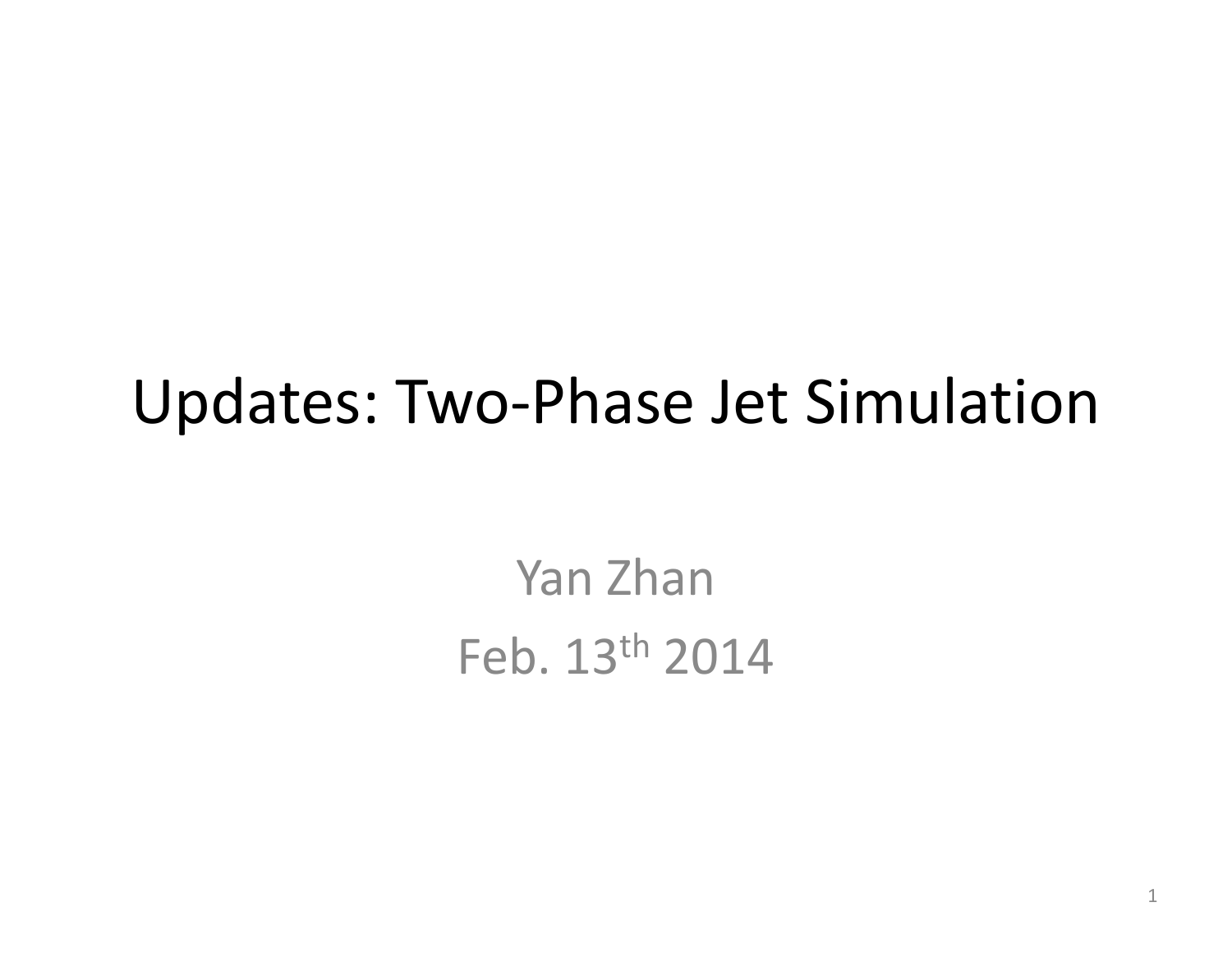## Outlines

- 2D Simulation Of 1D Half-width Jet
- 3D Simulation Of 1D Half-width Jet
- 2D Simulation Of 3D Half-width Jet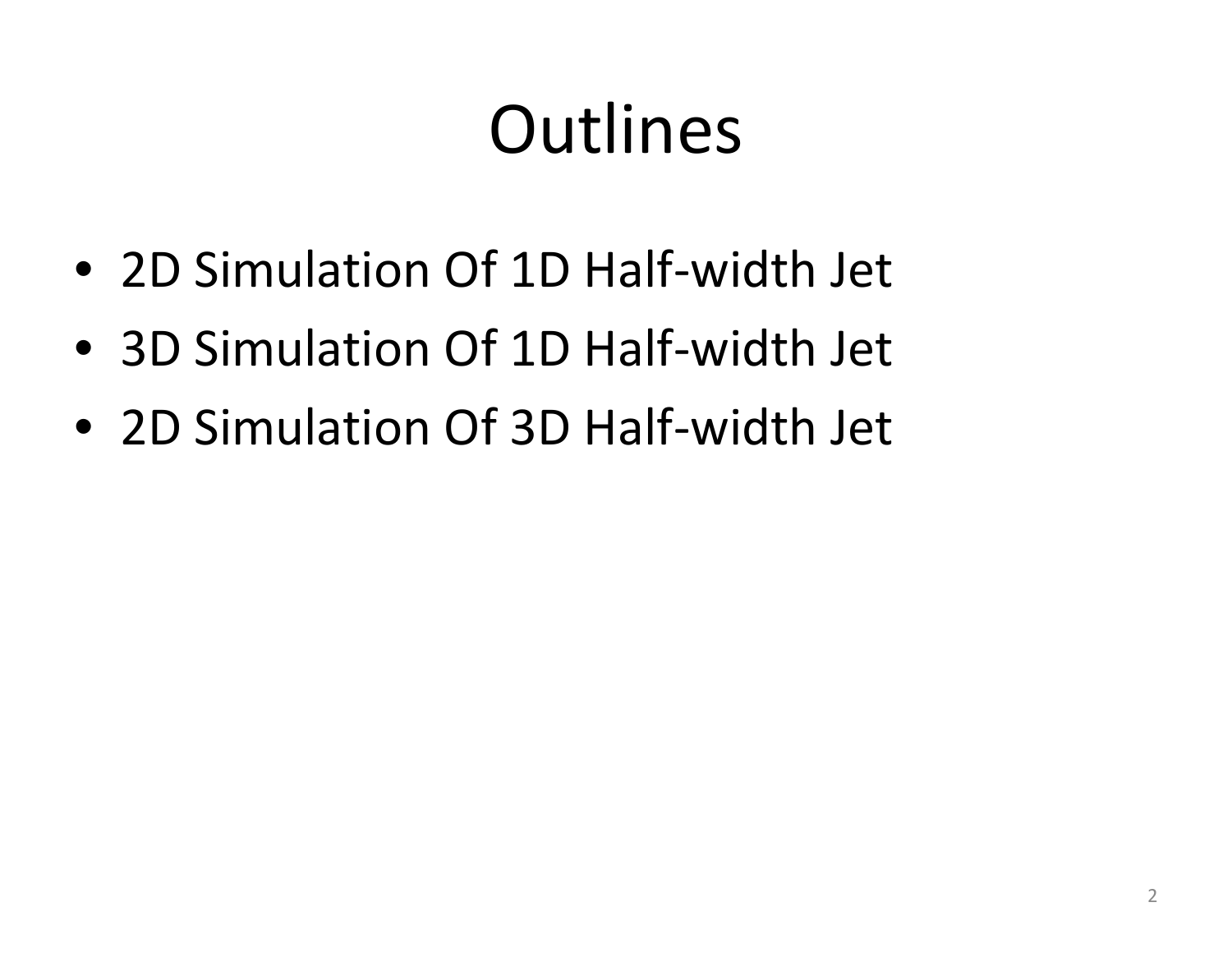## Boundary Conditions & Mesh



| <b>Case</b> | Width<br>(W)   | Lengt<br>h(L)   | Grid # in x<br>(Nx) | $\vert$ Grid # in y $\vert$ Grid # in z<br>(Ny) | (Nz) | Total Grid #<br>(Nt) |
|-------------|----------------|-----------------|---------------------|-------------------------------------------------|------|----------------------|
| 2D          | 3D             | 50D             | 127                 | 2120                                            |      | 269,240              |
|             | 1 <sub>D</sub> | 50 <sub>D</sub> | 42                  | 2120                                            |      | 89,040               |
| 3D          | 3D             | 50D             | 40                  | 100                                             | 2120 | 8,480,000            |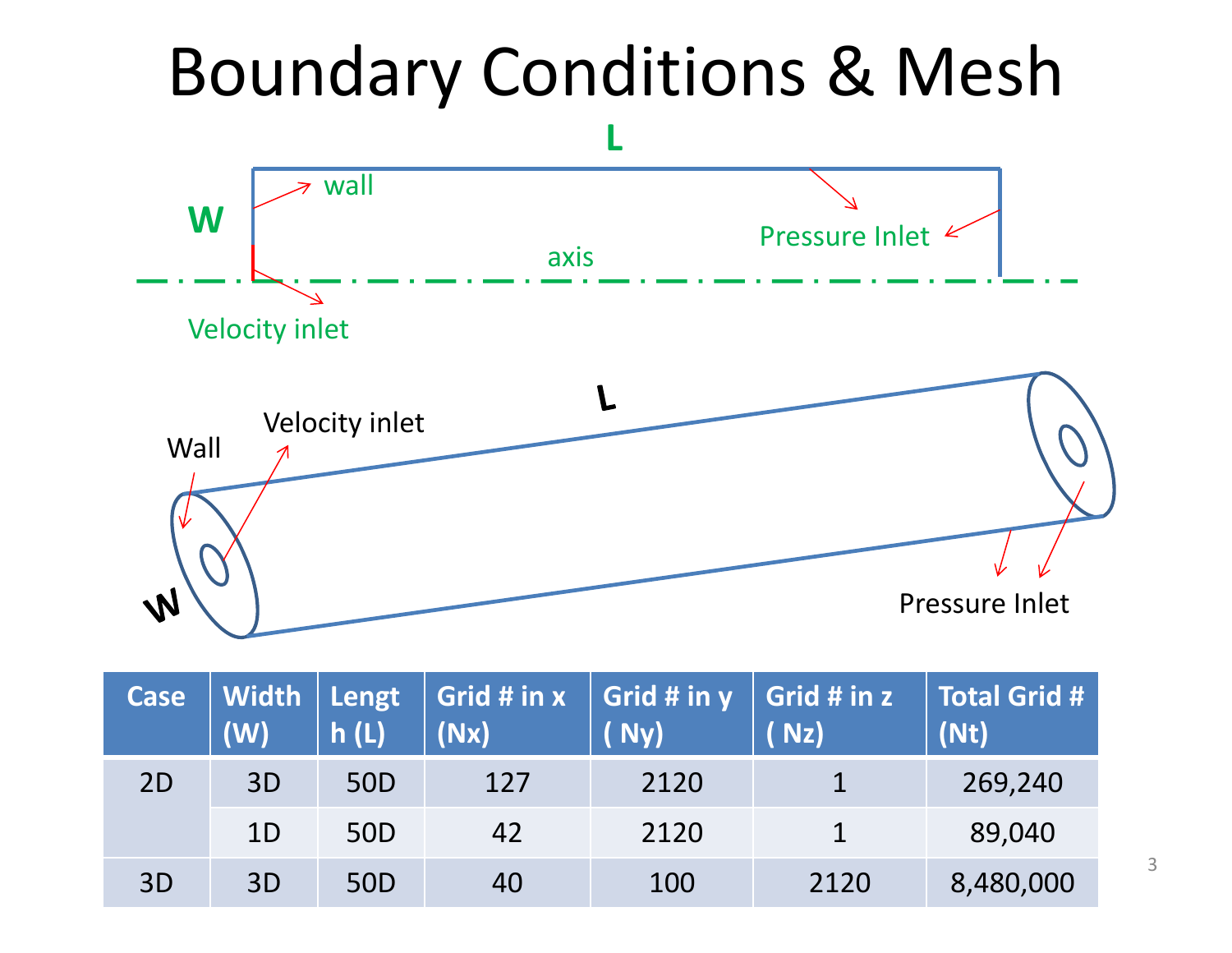### 2D Simulation Of 1D Half‐width Jet (Realizable k‐<sup>e</sup> Model)

 $\bullet$  t = 5.6 ms



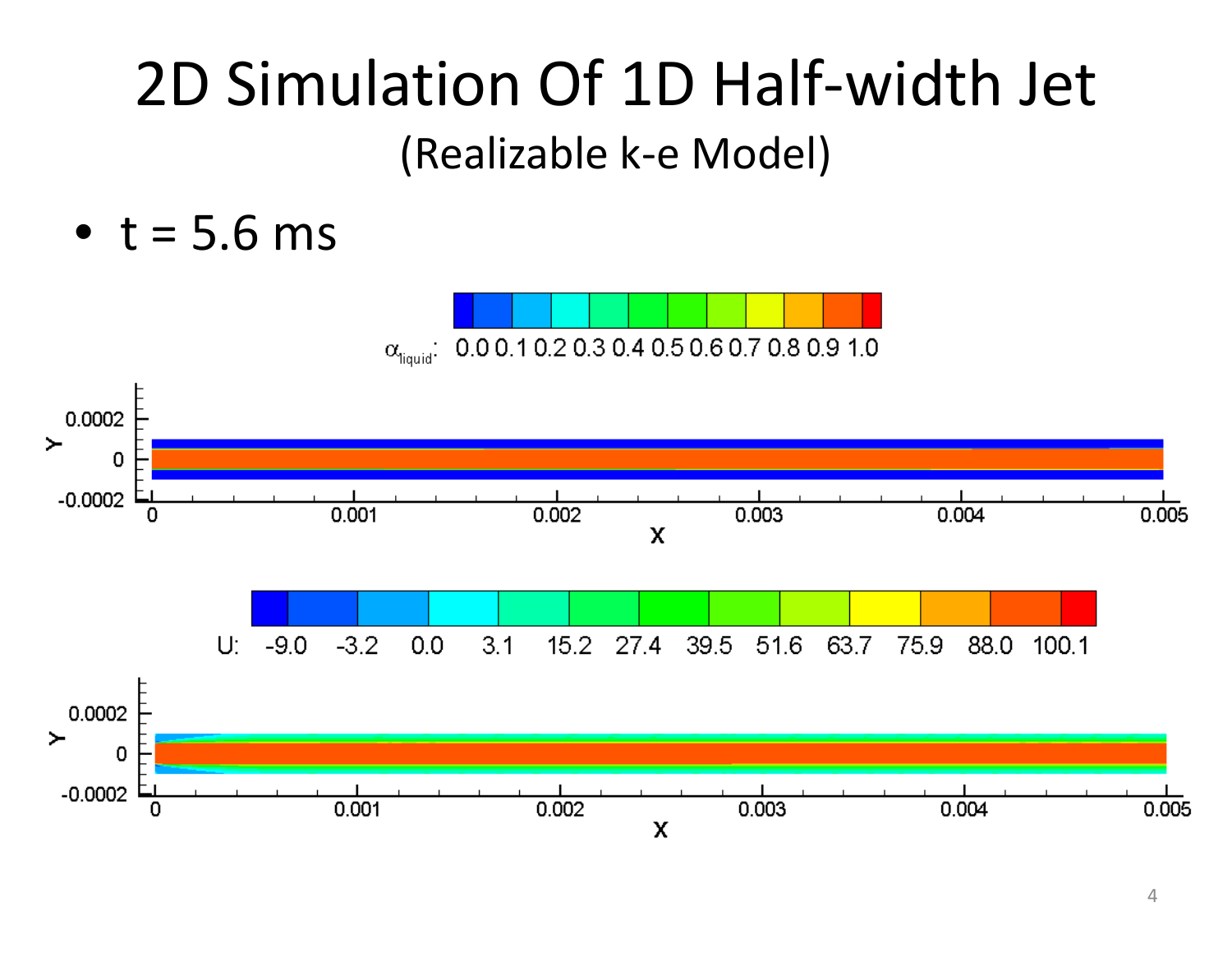### Results At t <sup>=</sup> 5.6 ms

 $\bullet~$  Centerline Velocity ( $U_{\mathcal{C}}$ )

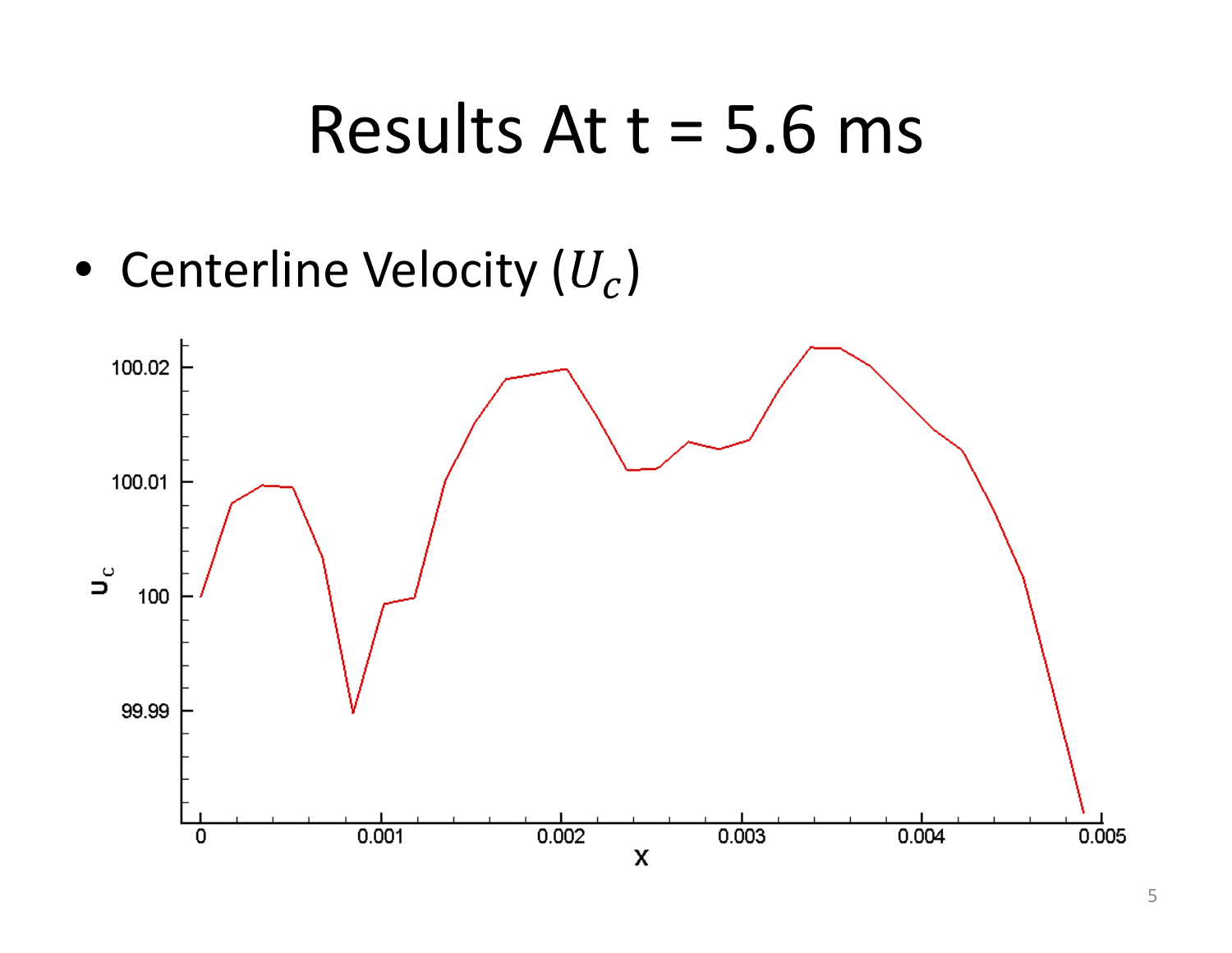### Results At t <sup>=</sup> 5.6 ms

• Jet Half Width  $(r_{1/2})$ 

*d*

*d*

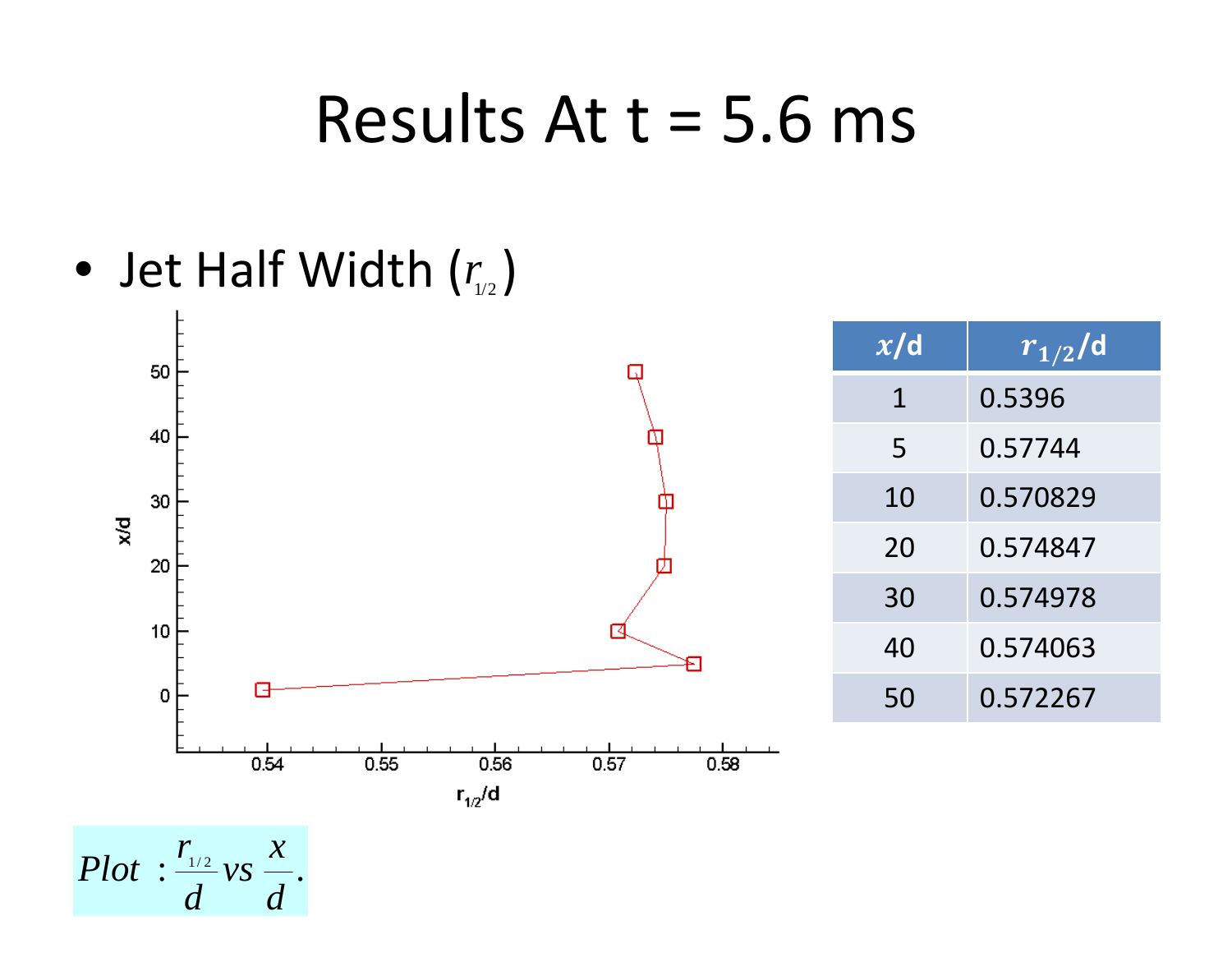### Results At t <sup>=</sup> 5.6 ms

• Jet Self‐similarity

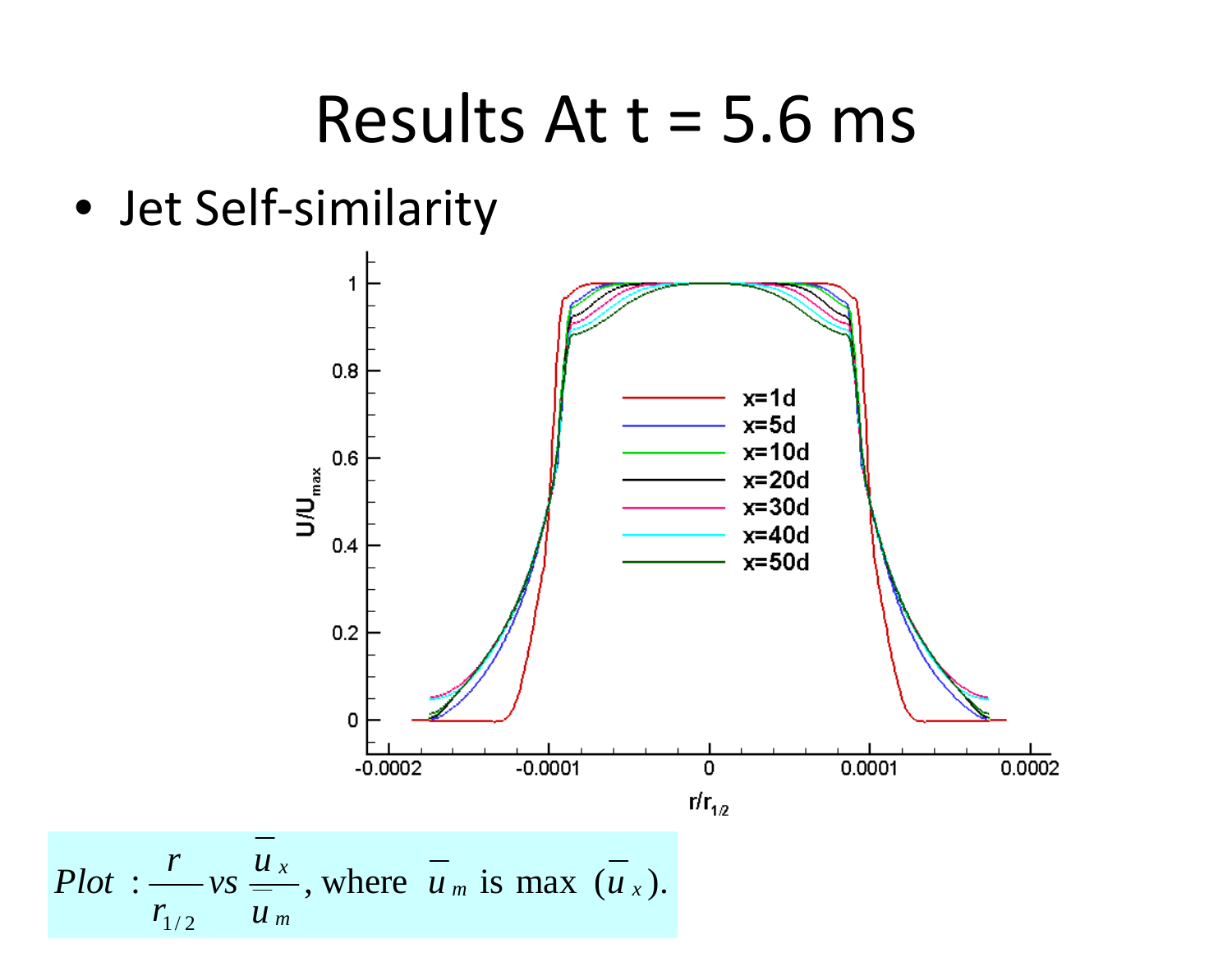### 3D Simulation Of 1D Half‐width Jet (Realizable k‐<sup>e</sup> Model)

 $\bullet$  t = 1.75 ms

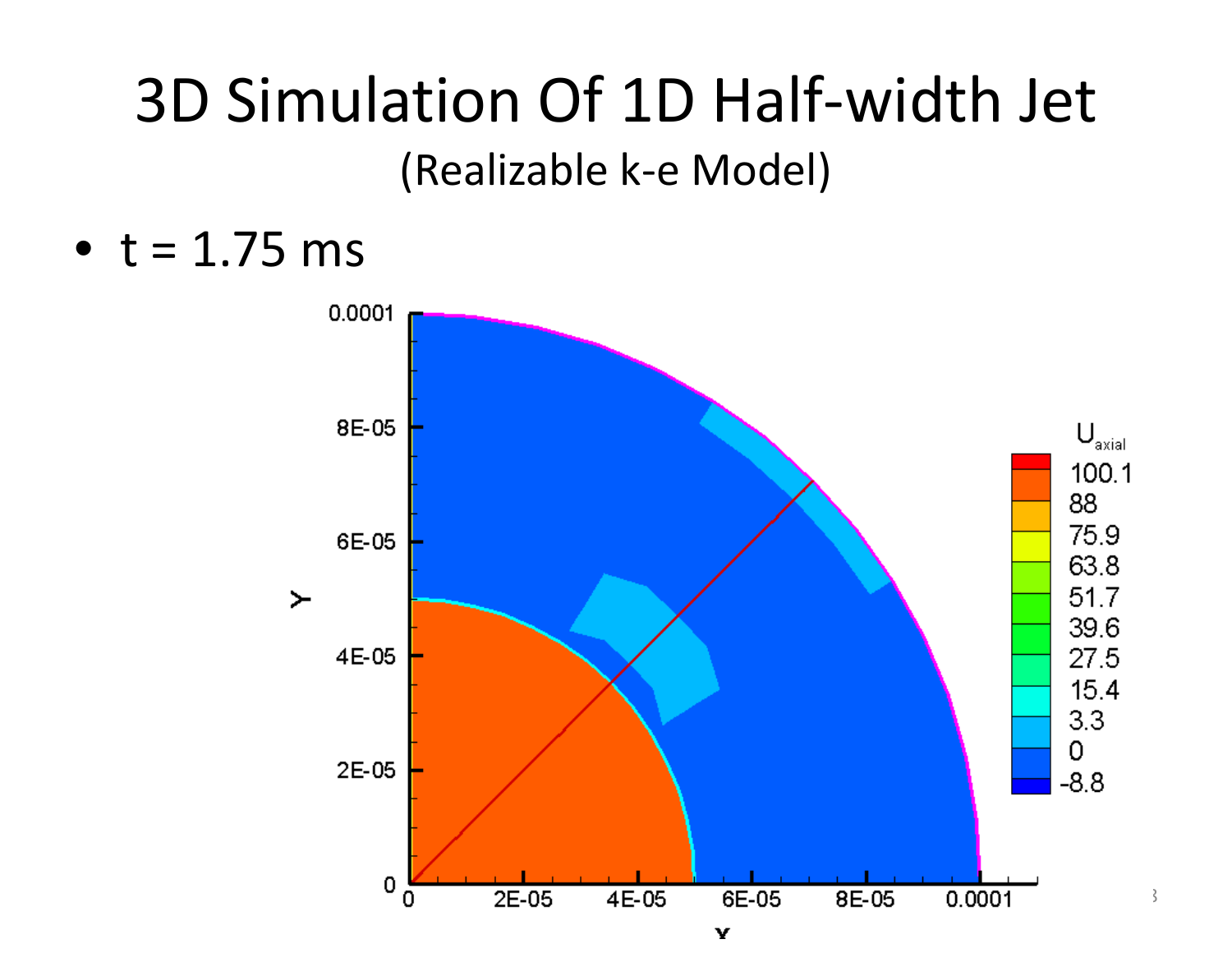### 3D Simulation Of 1D Half‐width Jet (Realizable k‐<sup>e</sup> Model)

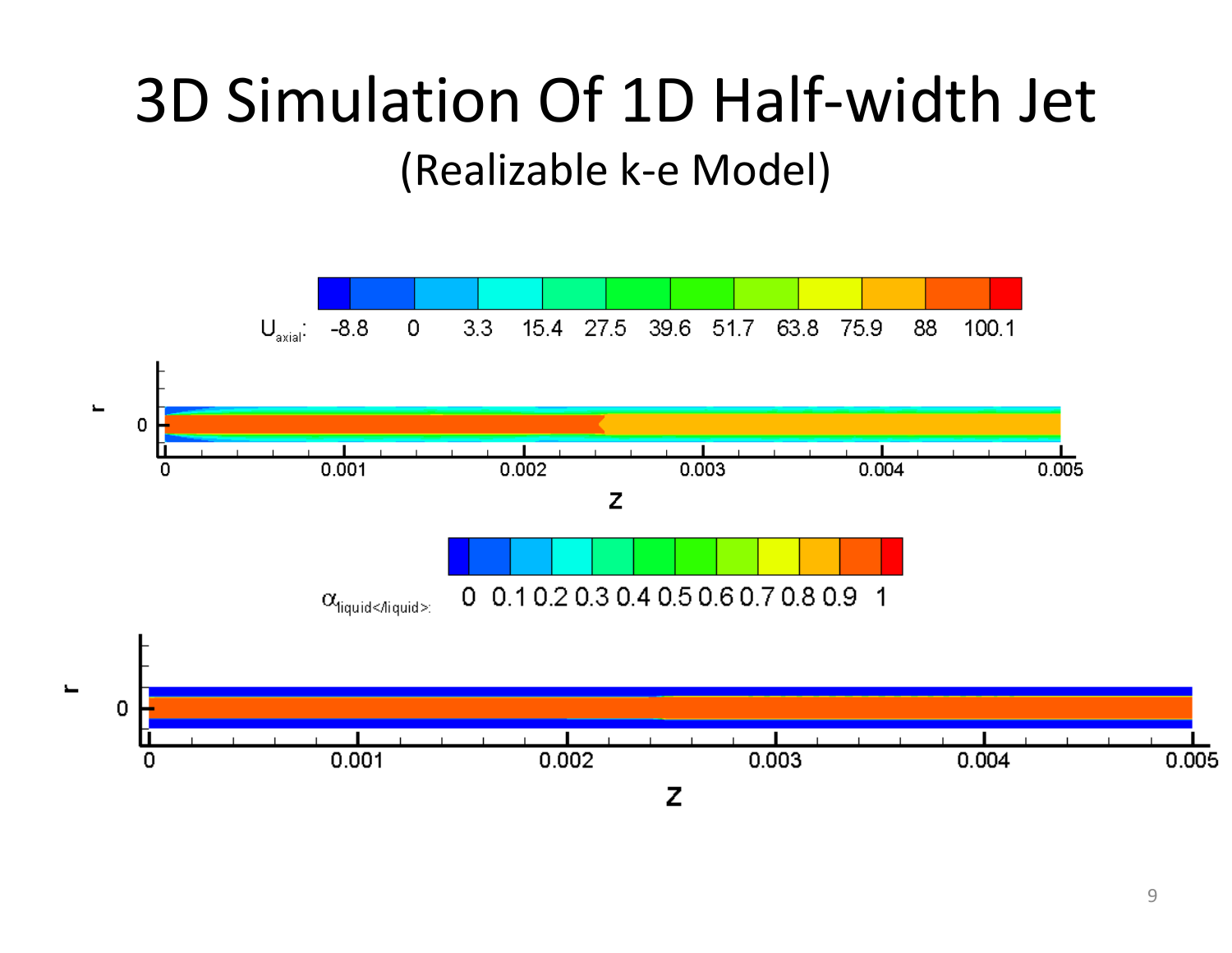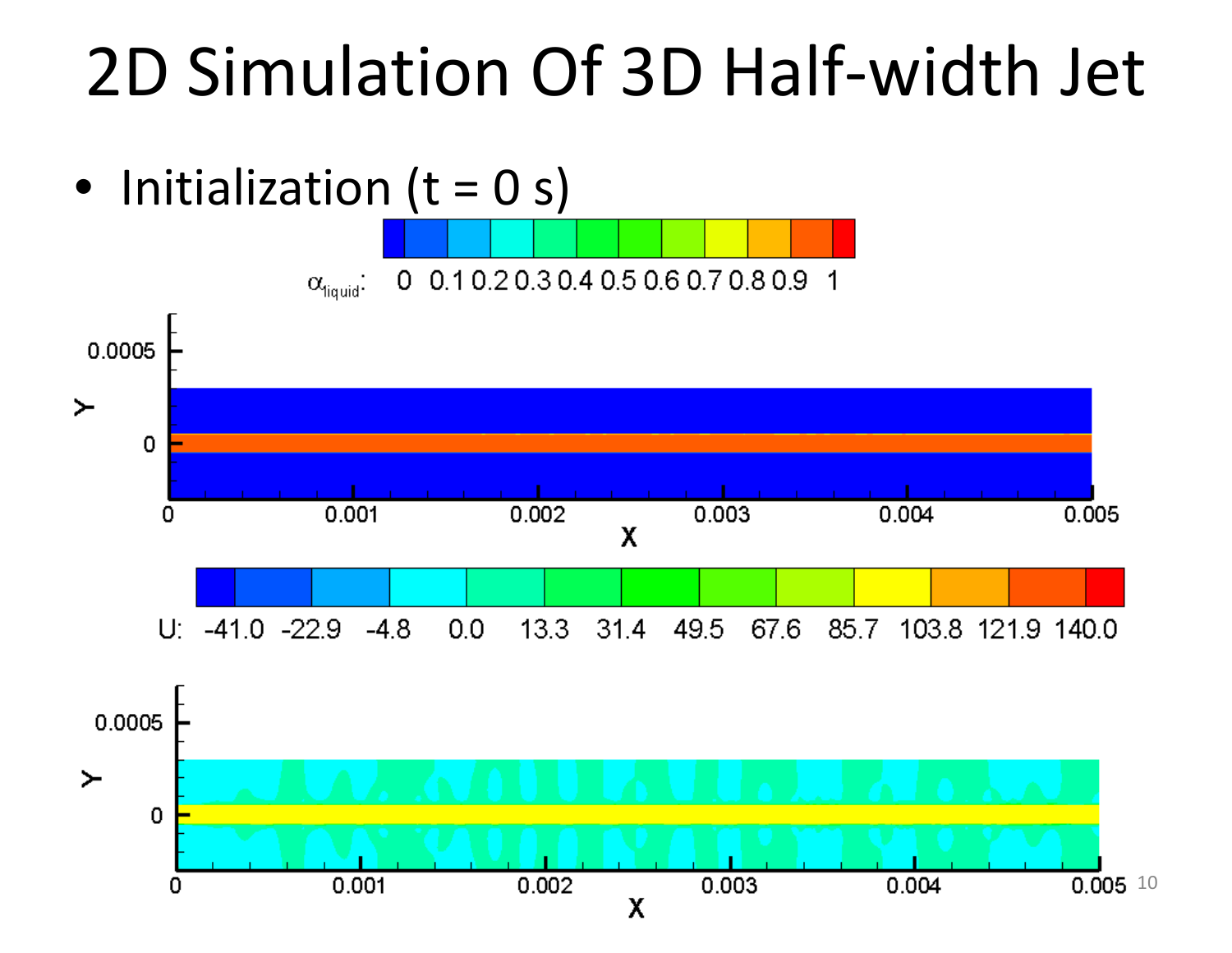#### (click to watch the movie)

#### **Laminar Model (0 <sup>&</sup>lt; <sup>t</sup> <sup>&</sup>lt; 5.3 ms)**





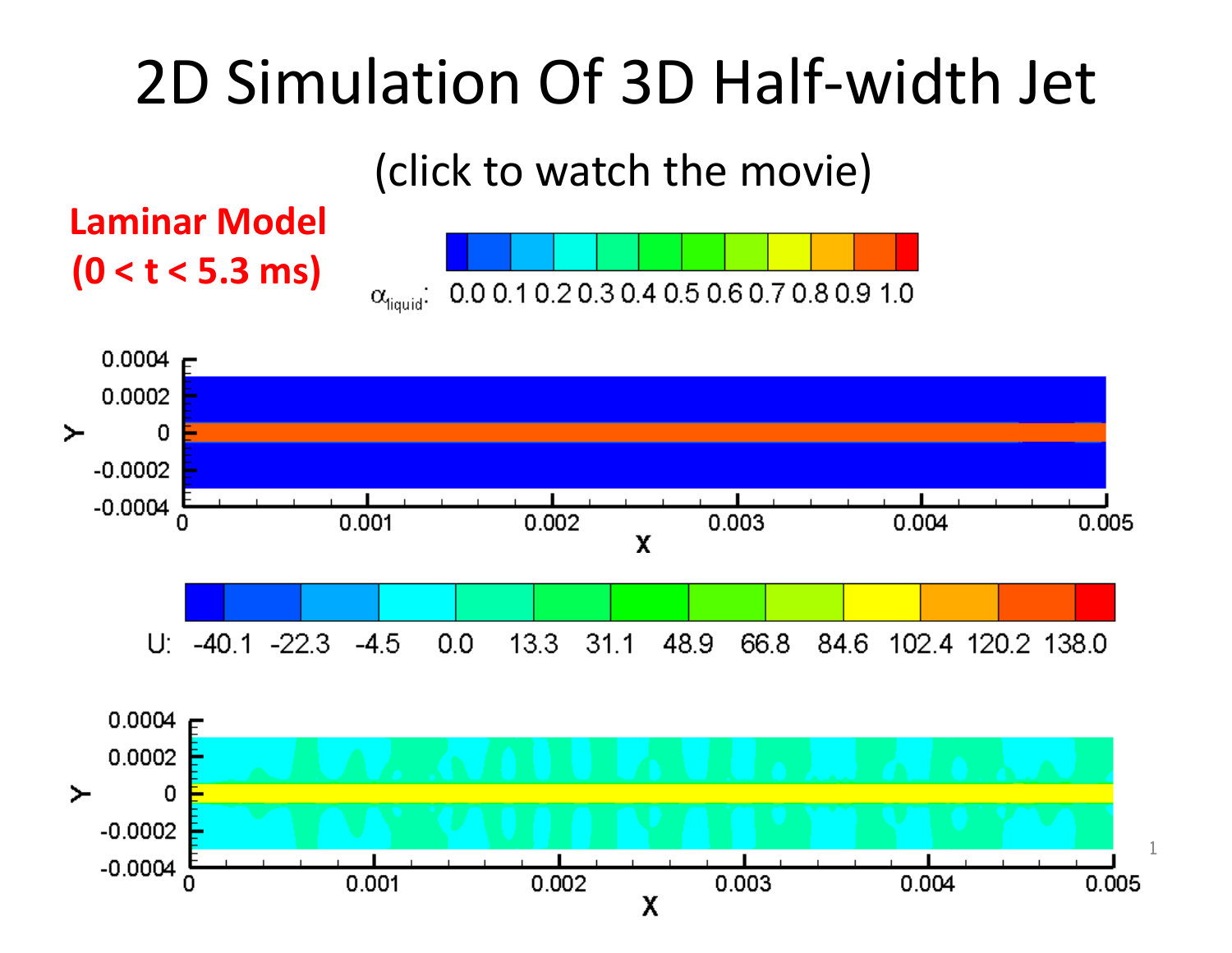(click to watch the movie)

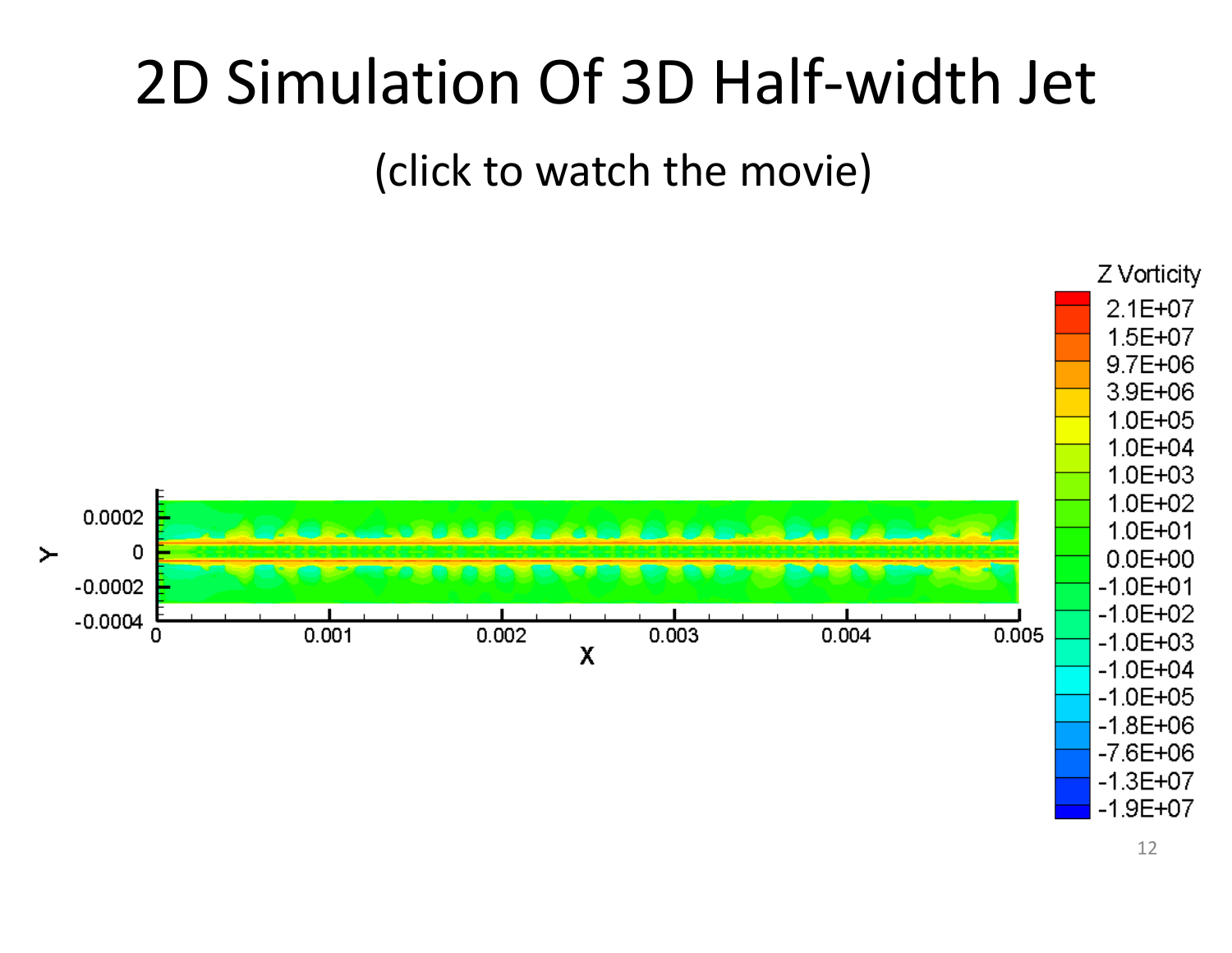#### (click to watch the movie)

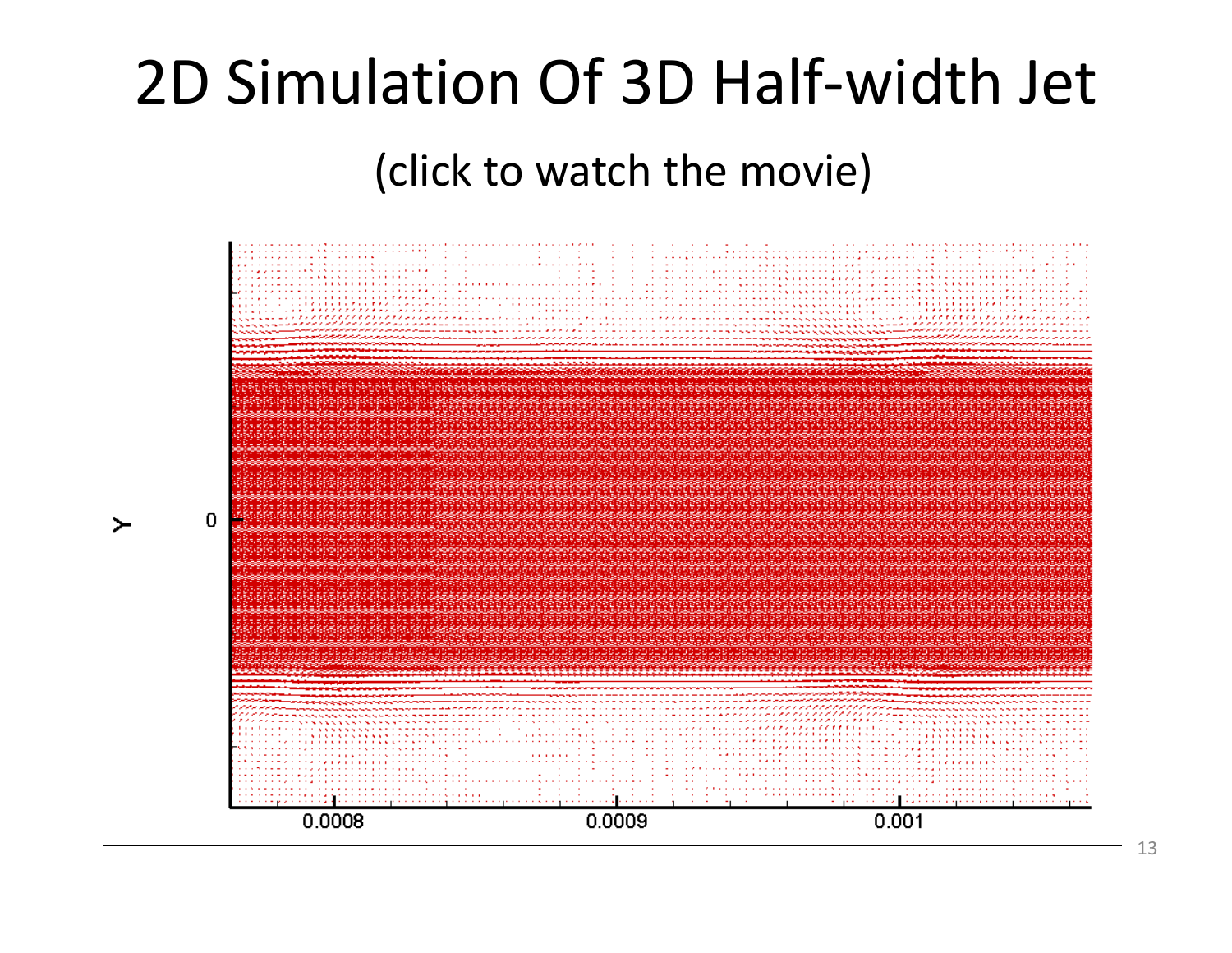

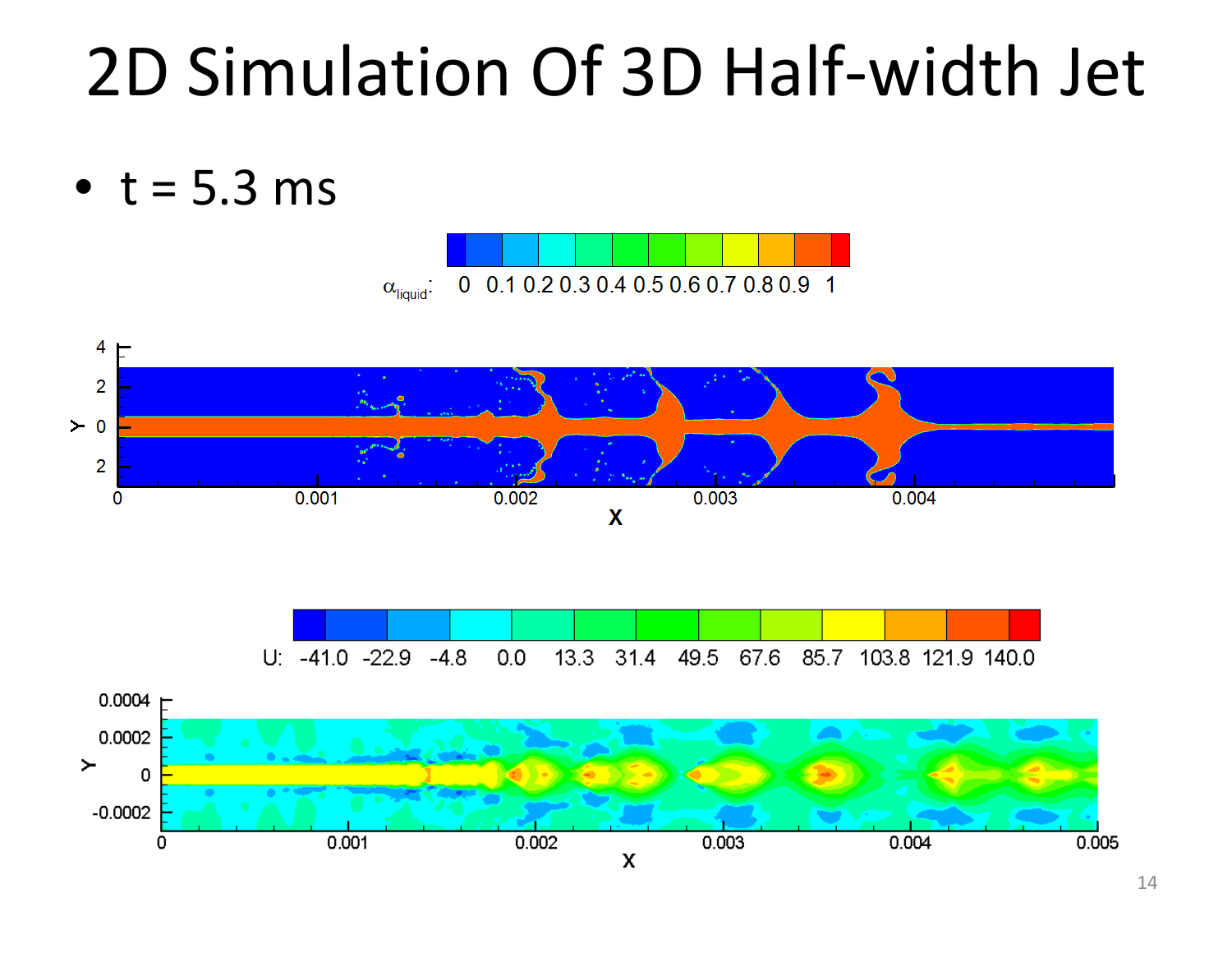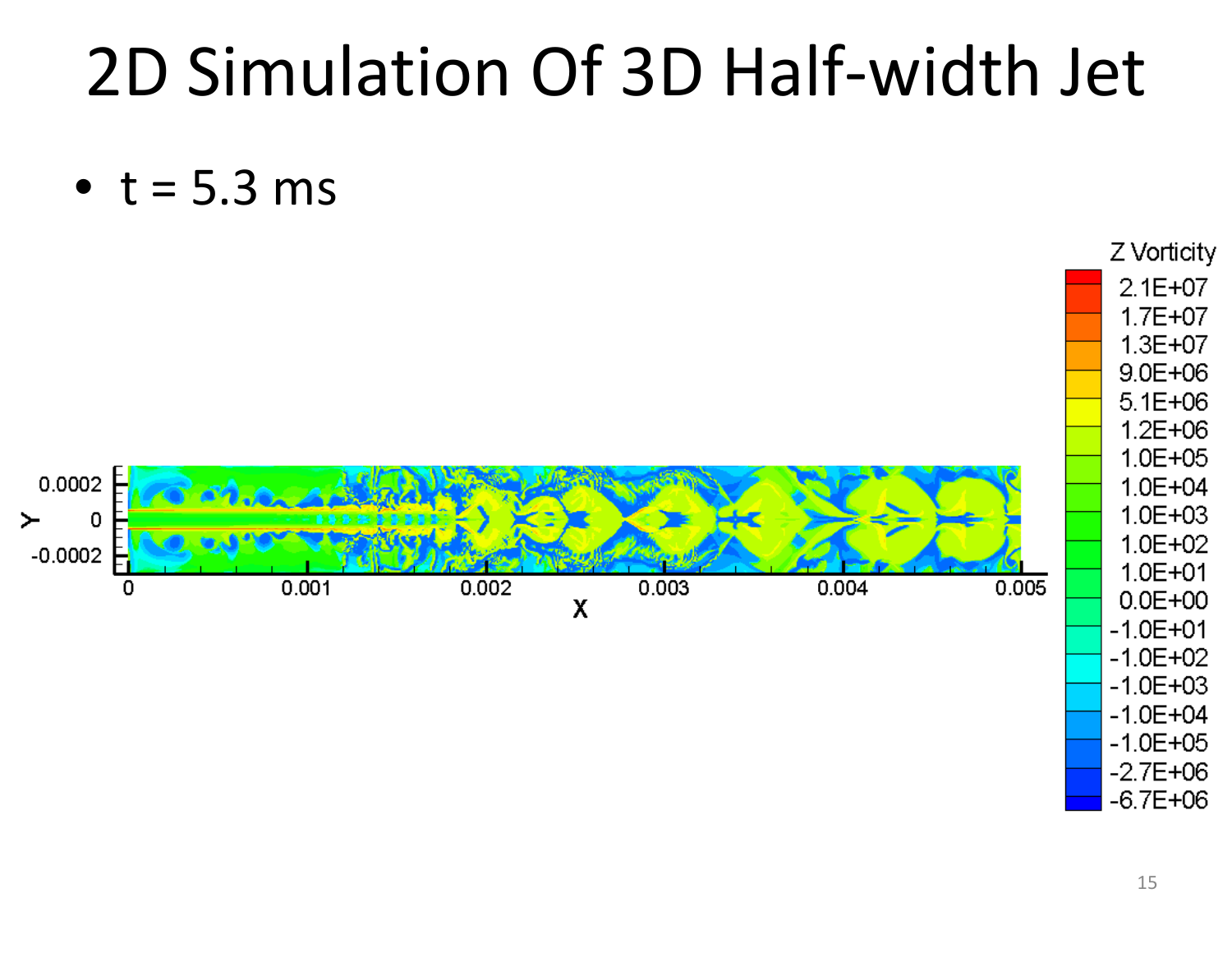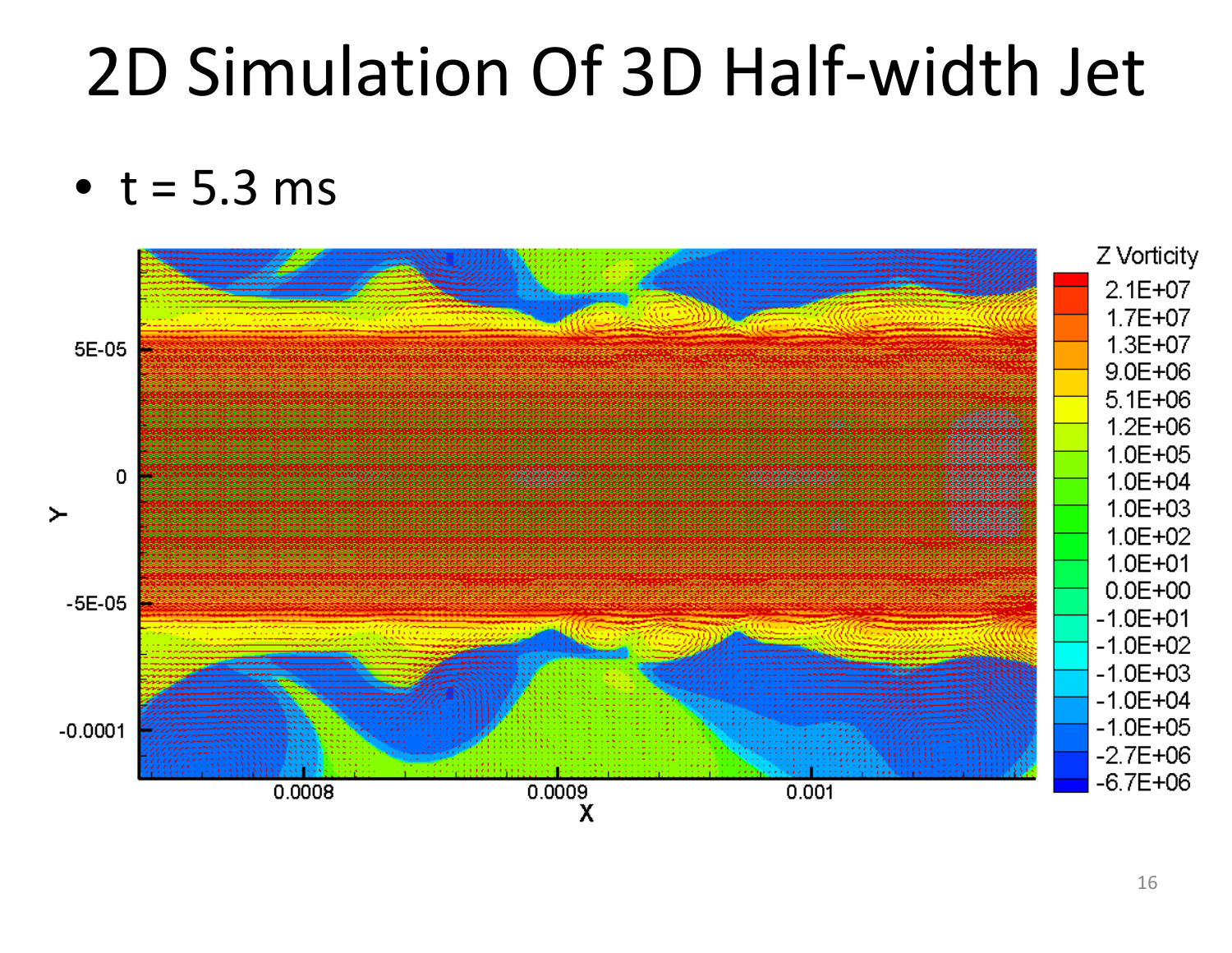